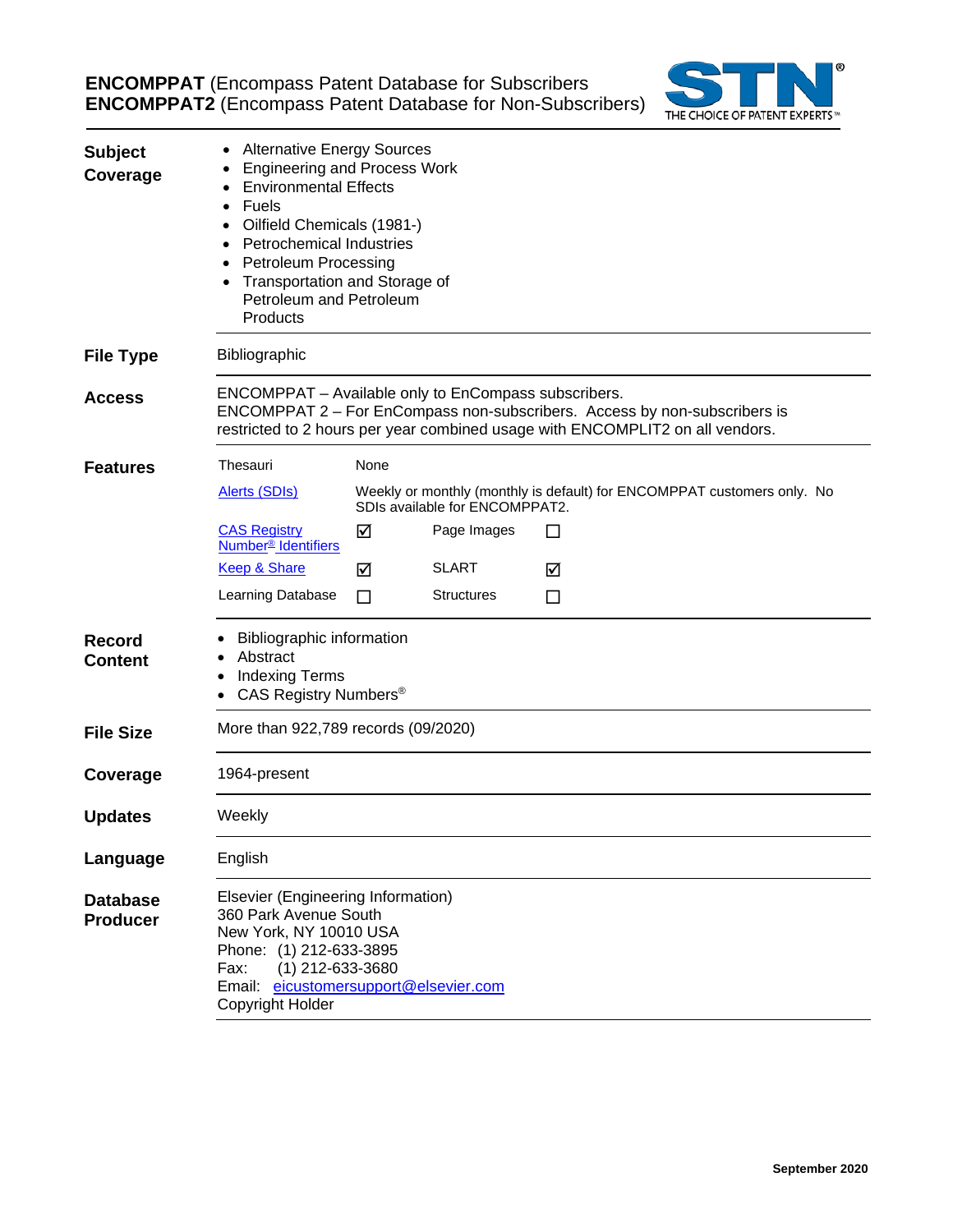| <b>Database</b><br><b>Supplier</b> | <b>FIZ Karlsruhe</b><br><b>STN Europe</b><br>P.O. Box 2465<br>76012 Karlsruhe<br>Germany<br>Phone: +49-7247-808-555<br>+49-7247-808-259<br>Fax:<br>Email: helpdesk@fiz-karlsruhe.de                                                                                                                                                                                                                       |
|------------------------------------|-----------------------------------------------------------------------------------------------------------------------------------------------------------------------------------------------------------------------------------------------------------------------------------------------------------------------------------------------------------------------------------------------------------|
| <b>Sources</b>                     | Derwent European Patent Report<br>$\bullet$<br>Derwent Chemical Patents Index (1972-)<br><b>Chemical Abstracts (non-Derwent)</b><br>$\bullet$                                                                                                                                                                                                                                                             |
| <b>User Aids</b>                   | EnCompass Documentation (available from the producer)<br>Online Helps (HELP DIRECTORY lists all help messages available)<br><b>STNGUIDE</b>                                                                                                                                                                                                                                                               |
| <b>Clusters</b>                    | ALLBIB<br><b>AUTHORS</b><br>$\bullet$<br><b>CASRNS</b><br><b>CORPSOURCE</b><br><b>ENGINEERING</b><br><b>ENVIRONMENT</b><br><b>FUELS</b><br>$\bullet$<br><b>GEOSCIENCE</b><br><b>HPATENTS</b><br><b>PATENTS</b><br>$\bullet$<br><b>PETROLEUM</b><br><b>STN Database Cluster Information:</b><br>http://www.stn-international.com/en/customersupport/customer-<br>support#cluster+%7C+subjects+%7C+features |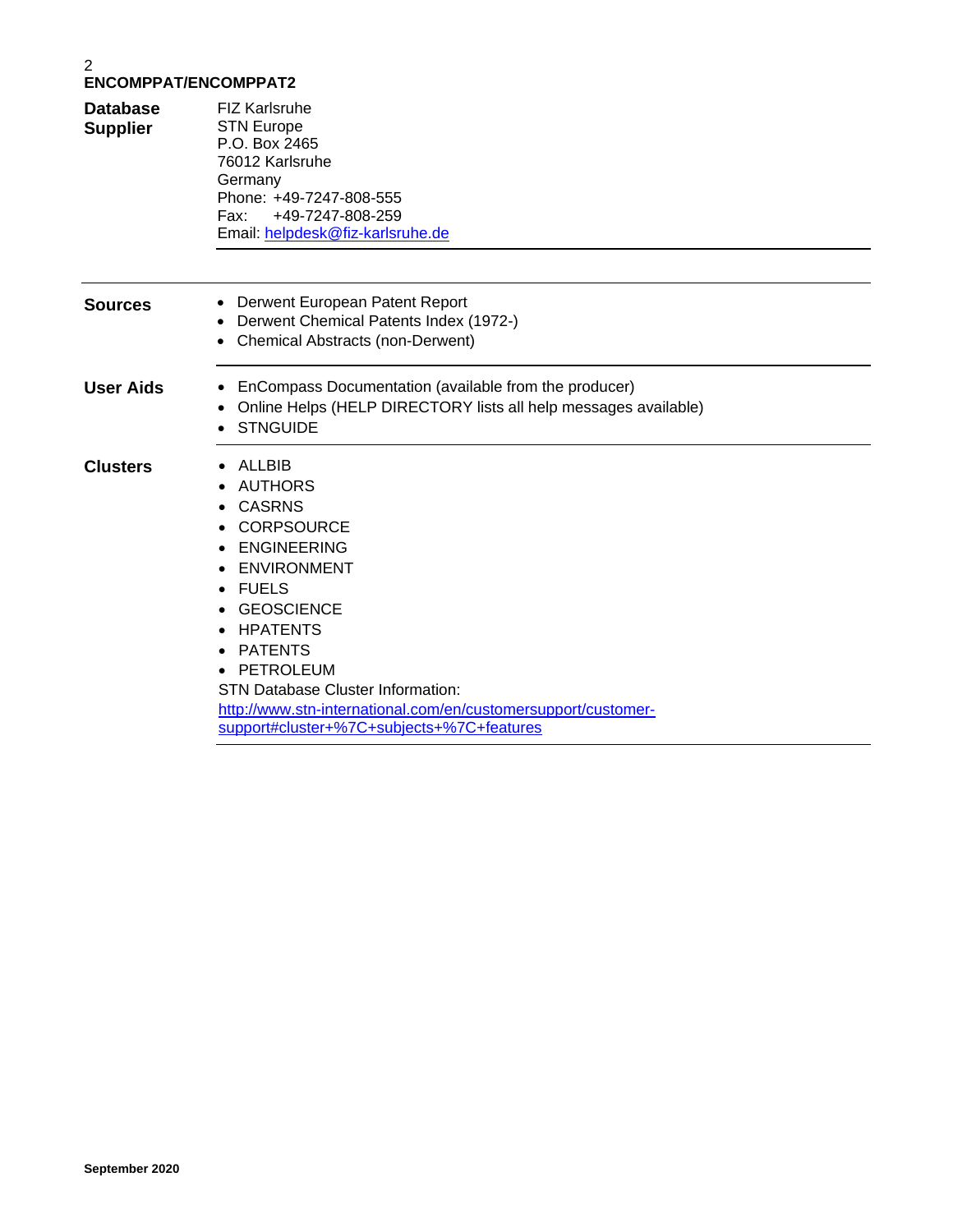# **Search and Display Field Codes**

The fields that allow left truncation are marked with an asterisk (\*).

| <b>Search Field Name</b>                                                                                                                                                                                                                                       | <b>Search</b><br>Code            | <b>Search</b><br><b>Examples</b>                                                                                                                                                               | <b>Display</b><br><b>Codes</b>                    |
|----------------------------------------------------------------------------------------------------------------------------------------------------------------------------------------------------------------------------------------------------------------|----------------------------------|------------------------------------------------------------------------------------------------------------------------------------------------------------------------------------------------|---------------------------------------------------|
| Basic Index* (contains single words<br>from the title (TI), abstract (AB),<br>controlled (CT), linked (LT) and<br>supplementary (ST) term fields,<br>assigned controlled (CTA) and<br>manual linked term (LTM) fields, as<br>well as CAS Registry Numbers) (1) | None<br>(or $/BI$ )              | S HYDROCARBON#<br>S 50-00-0<br>S SHALE OIL                                                                                                                                                     | AB, CT, CTA,<br>LT, LTM, RN,<br>ST, TI            |
| Abstract <sup>*</sup>                                                                                                                                                                                                                                          | /AB                              | S ENERGY EFFICIENCY/AB                                                                                                                                                                         | AB                                                |
| <b>Accession Number</b><br>Assigned Template<br><b>CAS Registry Number</b><br>Classification Code (4)<br>Controlled Term (2)                                                                                                                                   | /AN<br>/ATM<br>/RN<br>/CC<br>/CT | S ?DRILL?/AB<br>S 2012:4921<br>S TEMPLATE AVAILABLE/ATM<br>S 536-74-3/RN<br>S OIL FIELD CHEMICALS/CC<br>S CATALYTIC CRACKING/CT<br>S ETHYLENE-A/CT<br>S ACETIC ACID-P/CT<br>S *BENZENE RING/CT | AN<br><b>ATM</b><br>CT, LT, RN<br>CC<br><b>CT</b> |
| Controlled Term, Assigned (1)<br><b>Controlled Word</b><br>(includes main term)                                                                                                                                                                                | /CTA<br>/CW                      | S HYDROTREATING/CTA<br>S CRACKING/CW<br>S *GASIFICATION/CW                                                                                                                                     | <b>CTA</b><br><b>CT</b>                           |
| <b>Designated State</b><br><b>Document Number</b>                                                                                                                                                                                                              | /DS<br>/DN                       | S JP/DS<br>S 8415504/DN<br>S 31F0016/DN                                                                                                                                                        | DS<br><b>DN</b>                                   |
| Document Type (code and text)                                                                                                                                                                                                                                  | /DT<br>(or $/TC$ )               | S P/DT                                                                                                                                                                                         | DT                                                |
| Entry Date (2)<br><b>Family Member Country</b><br>Family Member Date (2)<br>Family Member Number (3)                                                                                                                                                           | /ED<br>/FC<br>/FD<br>/FN         | S L1 AND ED>=20010100<br>S BE/FC<br>S 19841011/FD<br>S EP543340/FN<br>S EP-543340/FN                                                                                                           | <b>ED</b><br>FI<br>F <sub>1</sub><br>F1           |
| Family Member Year<br><b>Field Availability</b><br>International Patent Classification                                                                                                                                                                         | /FY<br>/FA<br>/IPC               | S 2005/FY<br>S AB/FA<br>S A01N/IPC                                                                                                                                                             | FI<br>FA<br><b>IPC</b>                            |
| (IPC)<br>Inventor                                                                                                                                                                                                                                              | /IN<br>(or $/AU$ )               | S A01N025/IPC<br>S TOMIHARA H/IN                                                                                                                                                               | IN                                                |
| Language (code and text)<br><b>Linked Terms</b><br>Linked Terms, Manual<br><b>Other Source</b><br><b>Patent Application Country</b><br>(WIPO code and text)                                                                                                    | /LA<br>/LT<br>/LTM<br>/OS<br>/AC | S EN/LA<br>S (HYDROCARBON (L) C8)/LT<br>S HYDROCHLORIC ACID/LTM<br>S DERWENT/OS<br>S JP/AC                                                                                                     | LA<br>LT, LTM<br><b>LTM</b><br><b>OS</b><br>AI    |
| Patent Application Date (2)                                                                                                                                                                                                                                    | /AD                              | S AD>JAN 3 1992<br>S 20000121/AD                                                                                                                                                               | Al                                                |
| Patent Application Number (3)                                                                                                                                                                                                                                  | /AP                              | S US 1980-220654/AP<br>S 80US-0220654/AP                                                                                                                                                       | AI                                                |
| Patent Application Year (2)<br>Patent Assignee (4)                                                                                                                                                                                                             | /AY<br>/PA<br>(or $/CS$ )        | S 1995-1997/AY<br>S DOW/PA<br>S DOW CHEM?/PA                                                                                                                                                   | AI<br>PA                                          |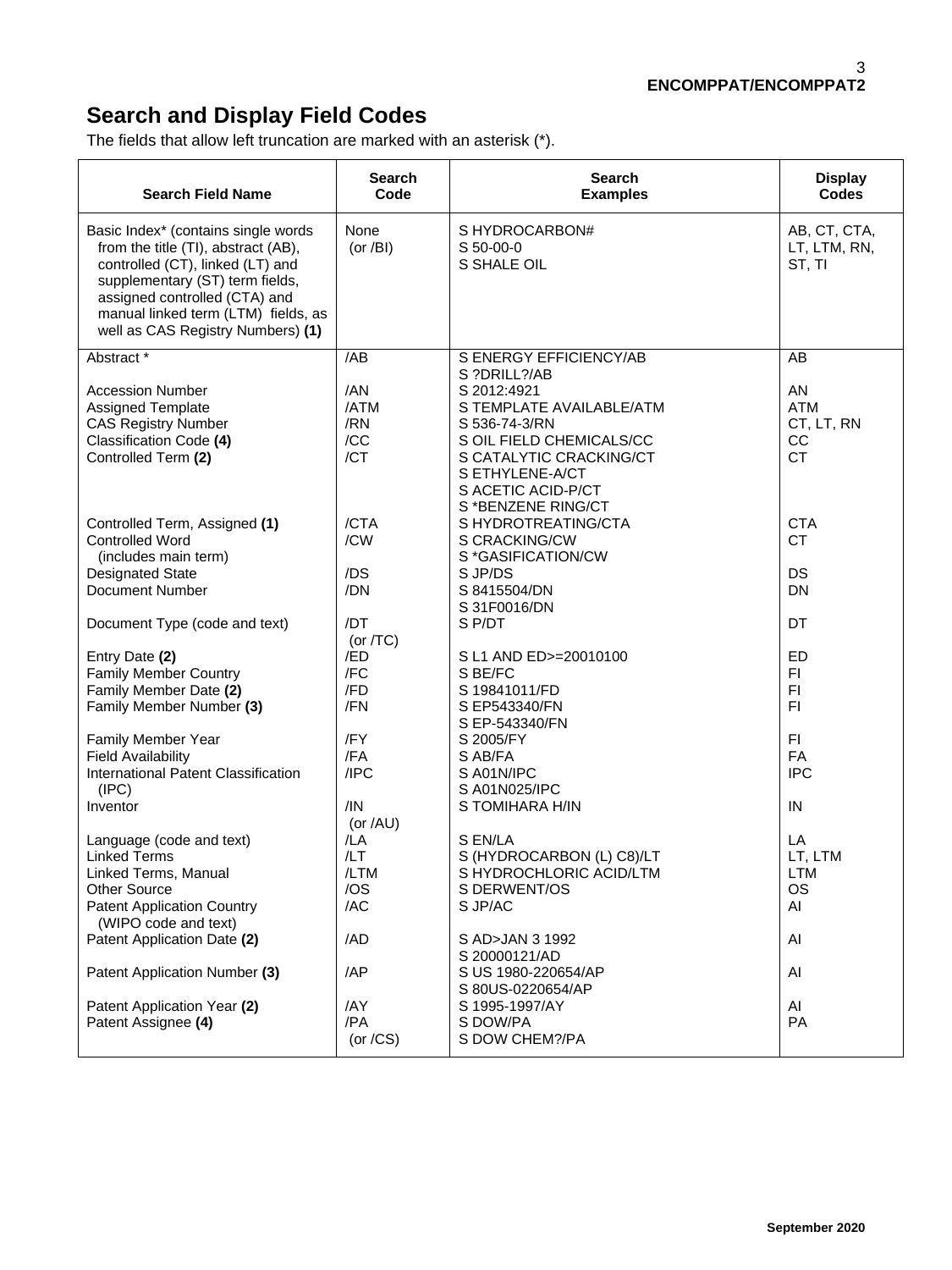## **Search and Display Field Codes (cont'd)**

| <b>Search Field Name</b>                      | <b>Search</b><br>Code | <b>Search</b><br><b>Examples</b>          | <b>Display</b><br>Codes |
|-----------------------------------------------|-----------------------|-------------------------------------------|-------------------------|
| <b>Patent Country</b><br>(WIPO code and text) | /PC                   | S US/PC                                   | PI                      |
| Patent Number (3)                             | /PN                   | S EP10012/PN<br>S EP--10012/PN            | PI                      |
| <b>Physical Properties</b>                    | /PHP                  | S DEN/PHP (5A) PLATINUM/BI                | KWIC                    |
| <b>Priority Country</b>                       | /PRC                  | S DE/PRC                                  | <b>PRAI</b>             |
| Priority Date (2)                             | /PRD                  | S 19700226/PRD<br>S PRD>FEB 26 1992       | <b>PRAI</b>             |
| <b>Priority Number (3)</b>                    | /PRN                  | S JP 1968-55739/PRN<br>S 68JP-0055739/PRN | <b>PRAI</b>             |
| Priority Year (2)                             | /PRY                  | S 1980-1988/PRY                           | <b>PRAI</b>             |
| Publication Date (2)                          | /PD                   | S 20010104/PD                             | PI                      |
| Publication Year (2)                          | /PY                   | S 1999-2001/PY                            | PI                      |
| Supplementary Term                            | /ST                   | S MCM-22 ZEOLITE/ST                       | <b>ST</b>               |
| <b>Template Description</b>                   | /TD                   | S BENZENE/TD                              | <b>TD</b>               |
| Title*                                        | T                     | S FLUE GAS?/TI                            | TI                      |
| Update Date (2)                               | /UP                   | SL7 AND UP>20010100                       | ED                      |

**(1)** You may search for controlled terms as reactants by appending -A; as products by appending -P; as major terms by prefixing terms with \*.

**(2)** Numeric search field that may be searched with numeric operators or ranges.

**(3)** Either STN or Derwent format may be used.

**(4)** Search with implied (S) proximity is available in this field.

# **Super Search Fields (1)**

| <b>Search Field Name</b>                      | <b>Search</b><br>Code | <b>Fields</b><br><b>Searched</b> | <b>Search</b><br><b>Examples</b>        | <b>Display</b><br>Codes |
|-----------------------------------------------|-----------------------|----------------------------------|-----------------------------------------|-------------------------|
| Patent Application and Priority<br>Number (2) | /APPS                 | /AP./PRN                         | S BR91-3150/APPS<br>S 91BR-0003150 APPS | AI. PRAI                |
| <b>Patent Countries</b>                       | /PCS                  | /PC, /DS, /FC                    | S DE/PCS                                | DS, FI, PI              |
| Patent Numbers (2)                            | /PATS                 | /PN./FN                          | S EP10012/PATS                          | FI. PI                  |

**(1)** Enter a super search code to execute a search in one or more fields that may contain the desired information. Super search fields facilitate crossfile and multifile searching. EXPAND may not be used with super search fields. Use EXPAND with the individual field codes instead.

**(2)** Either STN or Derwent format may be used.

## **Property Fields1)**

In ENCOMPPAT/ENCOMPPAT2 a numeric search for a specific set of physical properties (/PHP) is available within the basic index, title, and abstract fields. The numeric values are not displayed as single fields, but highlighted within the hit displays.

Use EXPAND/PHP to search for all available physical properties. A search with the respective field codes will be carried out in the abstract and title fields. The /PHP index contains a complete list of codes and related text for all physical properties available for numeric search.

| <b>Field</b><br>Code                          | <b>Property</b>                                                                                                                           | Unit                                                                  | Symbol                                                | <b>Search Examples</b>                                                                                 |
|-----------------------------------------------|-------------------------------------------------------------------------------------------------------------------------------------------|-----------------------------------------------------------------------|-------------------------------------------------------|--------------------------------------------------------------------------------------------------------|
| /AOS<br>/BIR<br>/BIT<br>/CAP<br>/CDN<br>/CMOL | Amount of substance<br><b>Bit Rate</b><br>Stored Information<br>Capacitance<br><b>Current Density</b><br>Molarity, Molar<br>Concentration | Mol<br>Bit/Second<br>Bit<br>Farad<br>Ampere/Square Meter<br>Mol/Liter | mol<br>bit/s<br>Bit<br>F<br>A/m <sup>2</sup><br>mol/L | S 10/AOS<br>S 330/BIR<br>S BIT > 3 MEGABIT<br>S 1-10 MF/CAP<br>S CDN>10 A/M**2<br>S UREA/BI (S) 2/CMOL |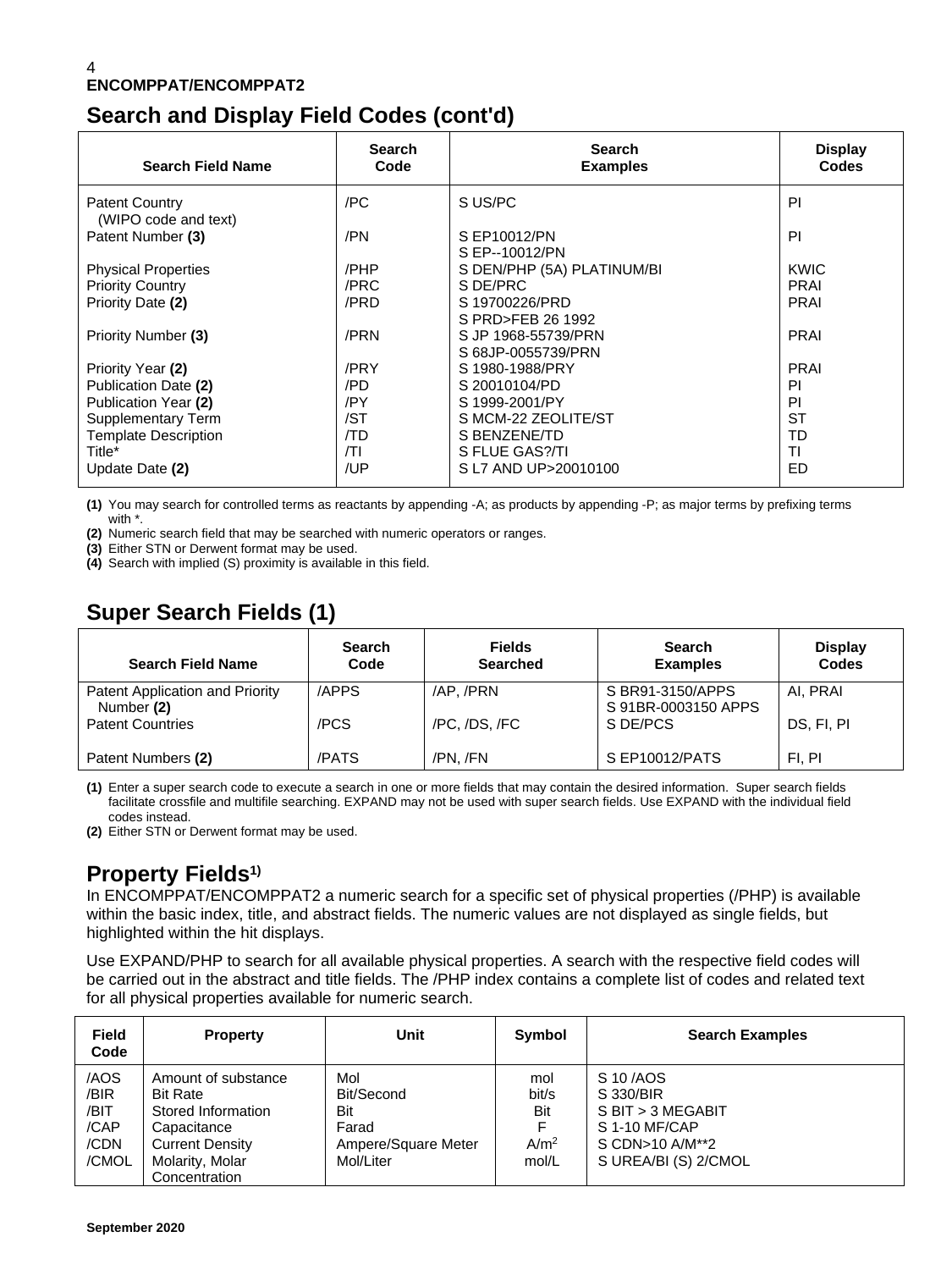# **Property Fields1) (cont'd)**

| <b>Field</b><br>Code | <b>Property</b>                                         | Unit                                  | Symbol                     | <b>Search Examples</b>                                    |  |
|----------------------|---------------------------------------------------------|---------------------------------------|----------------------------|-----------------------------------------------------------|--|
| /CON                 | Conductance                                             | <b>Siemens</b>                        | S                          | S 1S-3/CON                                                |  |
| /DB<br>/DEG          | Decibel<br>Degree                                       | Decibel<br>Degree                     | dB<br>$\circ$              | S DB>50<br>S CYLINDER/BI (S) 45/DEG                       |  |
| /DEN                 | Density (Mass<br>Concentration                          | Kilogram/Cubic Meter                  | kg/m <sup>3</sup>          | S 5E-3-10E-3/DEN                                          |  |
| /DEQ                 | Dose Equivalent                                         | Sievert                               | Sv                         | S <sub>2</sub> /DEQ                                       |  |
| /DOS<br>/DV          | Dosage                                                  | Milligram/Kilogram<br>Pascal * Second | mg/kg                      | S DOS>0.8                                                 |  |
| /ECD                 | Viscosity, dynamic<br><b>Electric Charge Density</b>    | Coulomb/Square Meter                  | Pa * s<br>C/m <sup>2</sup> | S DV>5000<br>S 10E-6 - 10E-5 C/M**2 / ECD                 |  |
| /ECH                 | <b>Electric Charge</b>                                  | Coulomb                               | C                          | S 2-3/ECH                                                 |  |
| /ECO                 | <b>Electrical Conductivity</b>                          | Siemens/Meter                         | S/m                        | S ECO>800 S/M                                             |  |
| /ELC<br>/ELF         | <b>Electric Current</b><br><b>Electric Field</b>        | Ampere<br>Volt/Meter                  | A<br>V/m                   | S 1-10/ELC<br>S 650-700/ELF                               |  |
| /ENE                 | Energy                                                  | Joule                                 | J                          | S SEMICONDUCT? (10A) 20-30                                |  |
|                      |                                                         |                                       |                            | /ENE                                                      |  |
| /ERE                 | <b>Electrical Resistivity</b>                           | Ohm * Meter                           | Ohm * m                    | S ERE>2                                                   |  |
| /FOR<br>/FRE         | Force<br>Frequency                                      | <b>Newton</b><br>Hertz                | N<br>Hz                    | S 50 N / FOR<br>S OSCILLAT?/BI (S) 1-3/FRE                |  |
| /1U                  | International Unit                                      | none                                  | IU                         | S IU>1000 (P) ANTIBIOTIC                                  |  |
| /KV                  | Viscosity, kinematic                                    | Square Meter/Second                   | $m^2/s$                    | S SILICON?/BI (5A) 10E-5 M**2/S /KV                       |  |
| /LEN (or<br>/SIZ)    | Length, Size                                            | Meter                                 | m                          | S 1-4/LEN                                                 |  |
| /LUME                | Luminous Emittance,<br>Illuminance                      | Lux                                   | lx                         | S 10-50/LUME                                              |  |
| /LUMF                | Luminous Flux                                           | Lumen                                 | Lm                         | S LUMF>1000                                               |  |
| /LUMI                | Luminous Intensity                                      | Candela                               | cd                         | S LUMI<4                                                  |  |
| /M<br>/MCH           | Mass<br>Mass to Charge Ratio                            | Kilogram<br>none                      | kg<br>m/z                  | S ALLOY/BI (30A) 1E-10-1E-5/M<br>S MCH=100                |  |
| /MFD (or<br>/MFS)    | <b>Magnetic Flux Density</b>                            | Tesla                                 | т                          | S MFD>102                                                 |  |
| /MFR (or<br>/MFL)    | Mass Flow Rate                                          | Kilogram/Second                       | kg/s                       | S MFR<0.1                                                 |  |
| /MM                  | <b>Molar Mass</b>                                       | Gram/Mol                              | g/mol                      | S 2000-3000 G/MOL/MM                                      |  |
| /MOLS<br>/MVR        | Molality of Substance<br>Melt Volume Rate               | Mol/Kilogram<br>none                  | mol/kg<br>$g/10$ min       | S 01.-10 MOL/KG/MOLS<br>S 3/MVR                           |  |
| /PER                 | Percent (Proportionality)                               | none                                  | $\%$                       | S POLYMER?/AB (5A) 4/PER                                  |  |
| /PERA                | Permittivity, Absolute                                  | Farad/Meter                           | F/m                        | S DIELECTRIC/BI (S) 4-4.1/PERA                            |  |
| /PHV                 | pH Value                                                | pH                                    | pH                         | S 7.4-7.6/PHV                                             |  |
| /POW                 | Power                                                   | Watt                                  | W                          | S LIGHT/BI (S) ENERGY/BI (S) 350<br><b>WATT/POW</b>       |  |
| /PRES (or<br>(P)     | Pressure                                                | Pascal                                | Pa                         | S (VACUUM (5A) DISTILL?)/BI (S)<br>1000-1100/PRES         |  |
| /RAD                 | Radioactivity                                           | Becquerel                             | <b>Bq</b>                  | S RAD/PHP                                                 |  |
| /RES<br>/RSP         | <b>Electrical Resistance</b><br><b>Rotational Speed</b> | Ohm<br>Revolution/Minute              | Ohm                        | S SENSOR /BI (S) 10-100/RES<br>S 2-100/RSP (S) MACHINE/AB |  |
| /SAR                 | Area /Surface Area                                      | <b>Square Meter</b>                   | rpm<br>m <sup>2</sup>      | S (COATING? OR FOIL?)/BI (S) 10-<br>100/SAR               |  |
| /SOL                 | Solubility                                              | Gram/100 gram                         | g/100 g                    | S SOL>20 (10W) WATER                                      |  |
| /STSC                | Surface Tension                                         | Joule /Square Meter                   | J/m <sup>2</sup>           | S 60 J/M**2/STSC                                          |  |
| /TCO<br>/TEMP (or    | <b>Thermal Conductivity</b><br>Temperature              | Watt/Meter * Kelvin<br>Kelvin         | $W/m * K$<br>Κ             | S 1/TCO (S) HEAT?<br>S (REACTION? (10A) ENZYM?) (S)       |  |
| (T)                  |                                                         |                                       |                            | 5/TEMP                                                    |  |
| /TIM                 | Time                                                    | Second                                | s                          | S ?INCUB?/BI (10A) 10-50/TIM                              |  |
| $/$ VEL (or<br>/V)   | Velocity                                                | Meter per Second                      | m/s                        | S REDUC?/BI (S) 1E-3-5E-3/VEL                             |  |
| /VELA                | Velocity, angular                                       | Radian/Second                         | rad/s                      | S VELA>10                                                 |  |
| /VLR                 | <b>Volumetric Flow Rate</b>                             | Cubic Meter/Second                    | $m^3/s$                    | S 1-2/VLR                                                 |  |
| /VOL<br>/VOLT        | Volume<br>Voltage                                       | <b>Cubic Meter</b><br>Volt            | m <sup>3</sup><br>V        | S 1E-8-2E-8/VOL.EX<br>S POTENTIAL/BI (10A) 5E-3 V         |  |
|                      |                                                         |                                       |                            | <volt<7e-3v< td=""></volt<7e-3v<>                         |  |

**(1)** Exponential format is recommended for the search of particularly high or low values, e.g. 1.8E+7 or 1.8E7 (for 18000000) and 9.2E-8 (for 0.000000092).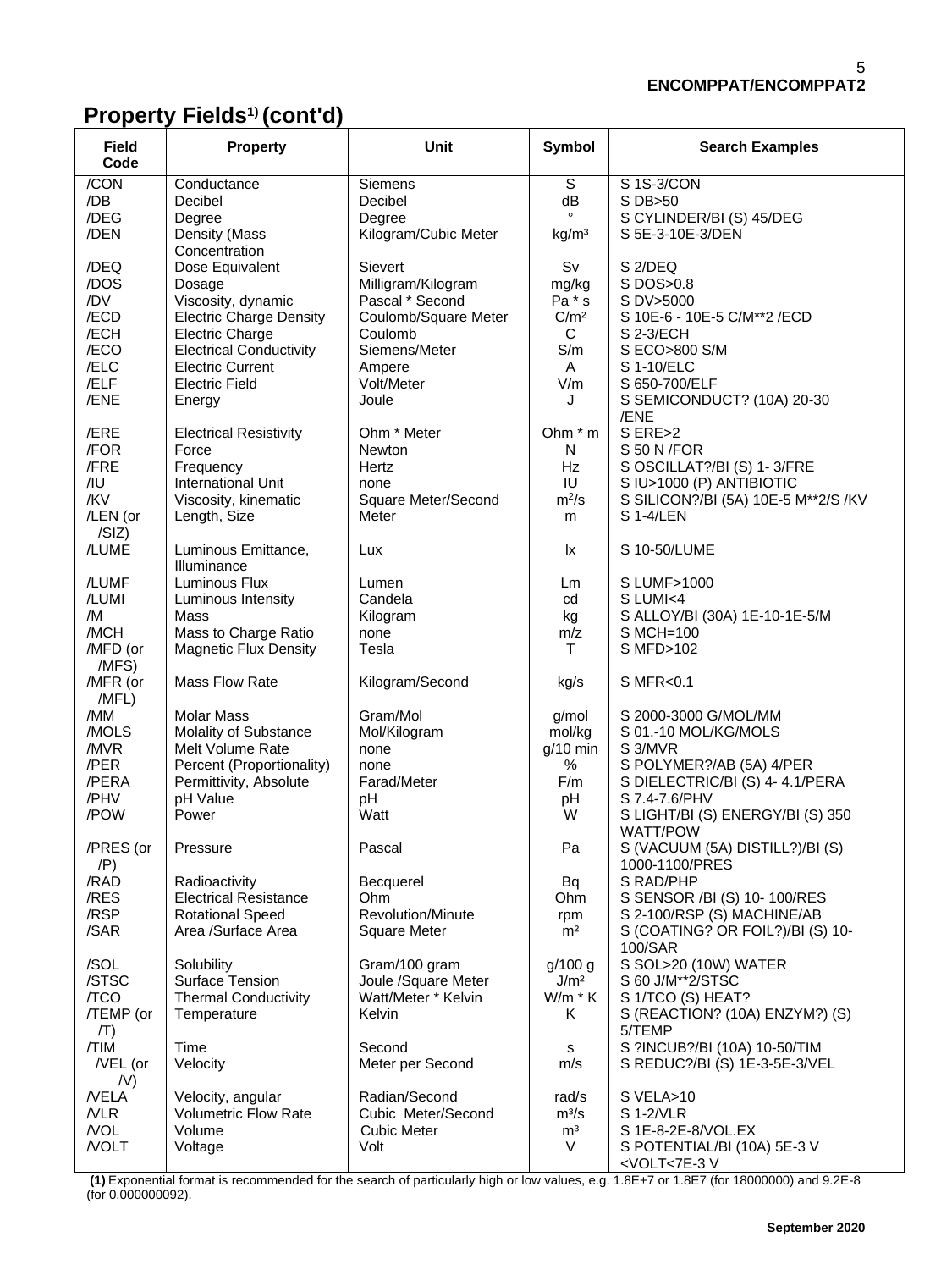## **DISPLAY and PRINT Formats**

Any combination of formats may be used to display or print answers. Multiple codes must be separated by commas, or spaces, e.g., D L3 1-10 TI,PA,PI. The fields are displayed or printed in the order requested.

Hit-term highlighting is available in all fields. Highlighting must be ON during SEARCH to use HIT, KWIC, and OCC.

| Format                                                                                                                                                                                                                                           | <b>Content</b>                                                                                                                                                                                                                                                                                                                                                                                                                                                                                                                                                                                  | <b>Examples</b>                                                                                                                                                                                                                                                                            |
|--------------------------------------------------------------------------------------------------------------------------------------------------------------------------------------------------------------------------------------------------|-------------------------------------------------------------------------------------------------------------------------------------------------------------------------------------------------------------------------------------------------------------------------------------------------------------------------------------------------------------------------------------------------------------------------------------------------------------------------------------------------------------------------------------------------------------------------------------------------|--------------------------------------------------------------------------------------------------------------------------------------------------------------------------------------------------------------------------------------------------------------------------------------------|
| AB                                                                                                                                                                                                                                               | Abstract                                                                                                                                                                                                                                                                                                                                                                                                                                                                                                                                                                                        | D 1-3 AB                                                                                                                                                                                                                                                                                   |
| AI (AP) (1)                                                                                                                                                                                                                                      | Application Information                                                                                                                                                                                                                                                                                                                                                                                                                                                                                                                                                                         | D AI 1-5                                                                                                                                                                                                                                                                                   |
| AN<br>ATM<br>CC<br><b>CT</b><br><b>CTA (2)</b><br>DN<br>DS<br><b>ED</b><br><b>FA</b><br>$FI$ (FN) (1)<br><b>IPC</b><br>IN $(AU)$<br>LA<br>LT.<br>LTM<br><b>OS</b><br>PA (CS)<br>$PI(PN)$ $(1)$<br>PRAI (PRN) (1)<br><b>RN</b><br><b>ST</b><br>TD | <b>Accession Number</b><br>Template Available<br><b>Classification Code</b><br><b>Controlled Term</b><br>Controlled Term, Assigned<br>Document Number<br><b>Designated State</b><br><b>Entry Date</b><br><b>Field Availability</b><br>Family Information<br>International Patent Classification (IPC)<br>Inventor<br>Language<br><b>Linked Terms</b><br>Linked Terms, Manual<br>Other Source<br>Patent Assignee<br>Patent Information<br>Priority Information<br><b>CAS Registry Number</b><br><b>Supplementary Term</b><br><b>Template Description</b>                                         | D 1-5 AP<br><b>DL45 AN</b><br>D ATM<br>D 7 CC<br>D 1-4 CT<br>D CTA<br>D 1,5,8 DN<br>D 1-4 L2 DS<br>D ED<br>D FA<br>D 1-5, 10 FI<br><b>D357 IPC</b><br>D IN<br>D LA<br><b>DLT</b><br>D LTM L3<br>D 2, 5 OS<br>D L2 1-3 PA<br>D 1,5,10 PI<br><b>D PRAI</b><br>D 1-5 RN<br>D 1-2 ST<br>D TD 6 |
| TI                                                                                                                                                                                                                                               | Title                                                                                                                                                                                                                                                                                                                                                                                                                                                                                                                                                                                           | D TI                                                                                                                                                                                                                                                                                       |
| UP                                                                                                                                                                                                                                               | <b>Update Date</b>                                                                                                                                                                                                                                                                                                                                                                                                                                                                                                                                                                              | D UP                                                                                                                                                                                                                                                                                       |
| ABS                                                                                                                                                                                                                                              | AN, AB                                                                                                                                                                                                                                                                                                                                                                                                                                                                                                                                                                                          | D L3 1-5 ABS                                                                                                                                                                                                                                                                               |
| <b>ALL</b> (1)                                                                                                                                                                                                                                   | AN, DN, TI, IN, PA, PI, DS, AI, PRAI, FI, OS, DT, LA, ED, AB, IPC, CC, CT, ST,                                                                                                                                                                                                                                                                                                                                                                                                                                                                                                                  | D 3 ALL                                                                                                                                                                                                                                                                                    |
| ALLT (1)<br>APPS(1)<br><b>BIB</b> (1)<br>IALL (1)<br>IALLT (1)<br>IBIB(1)<br><b>IND</b><br>ISTD(1)<br>PATS(1)<br>STD (1)<br>SCAN (3)<br><b>TRIAL</b><br><b>TRIALT</b>                                                                            | LT, ATM<br>AN, DN, TI, IN, PA, PI, DS, AI, PRAI, FI, OS, DT, LA, ED, AB, IPC, CC, CT, ST,<br>LTM, ATM<br>AI, PRAI<br>AN, DN, TI, IN, PA, PI, DS, AI, PRAI, OS, DT, LA, ED (BIB is the default)<br>ALL, indented with text labels<br>ALLT, indented with text labels<br>BIB, indented with text labels<br>DN, IPC, CC, CT, ST, LT, ATM<br>STD, indented with text labels<br>PI, FI<br>AN, DN, TI, IN, PA, PI, DS, AI, PRAI, FI, OS, DT, LA, ED, IPC<br>TI, IPC, CC, CT, ST, LT, ATM (random display, no answer numbers)<br>AN, TI, IPC, CC, CT, ST, LT, ATM<br>AN, TI, IPC, CC, CT, ST, LTM, ATM | D 1,4 ALLT<br>D APPS<br>D 1,3,8-10 BIB<br><b>D IALL</b><br><b>DIALLT</b><br>D IBIB<br>D L2 1-20 IND<br><b>DISTD</b><br><b>D PATS</b><br>D STD<br><b>D SCAN</b><br>D 1-15 TRIAL<br>D 1-15 TRIALT                                                                                            |
| HIT                                                                                                                                                                                                                                              | Fields containing hit terms                                                                                                                                                                                                                                                                                                                                                                                                                                                                                                                                                                     | D HIT                                                                                                                                                                                                                                                                                      |
| <b>KWIC</b>                                                                                                                                                                                                                                      | Hit terms plus 50 words on either side (KeyWord-In-Context)                                                                                                                                                                                                                                                                                                                                                                                                                                                                                                                                     | D 1-5 KWIC NOH                                                                                                                                                                                                                                                                             |
| OCC                                                                                                                                                                                                                                              | Number of occurrences of hit terms and fields in which they occur                                                                                                                                                                                                                                                                                                                                                                                                                                                                                                                               | D OCC                                                                                                                                                                                                                                                                                      |

**(1)** By default, patent, application, priority, and family numbers are displayed in STN format. To display them in Derwent format, enter SET PATENT DERWENT at an arrow prompt. To reset display to STN format, enter SET PATENT STN.

**(2)** Custom display only.

**(3)** SCAN must be specified on the command line, i.e., D SCAN or DISPLAY SCAN.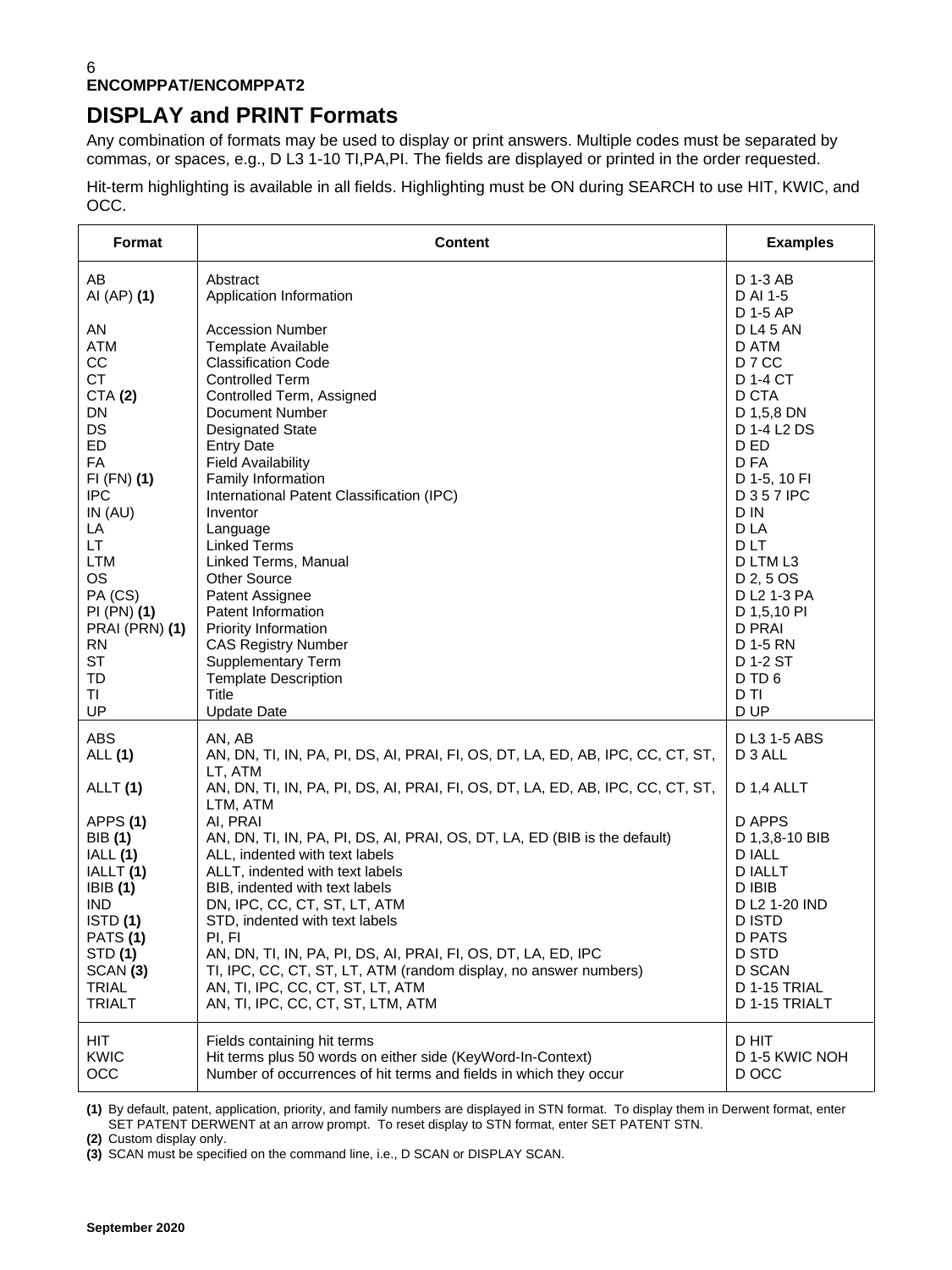# **SELECT, ANALYZE, and SORT Fields**

The SELECT command is used to create E-numbers or an L-number containing terms taken from the specified field in an answer set.

The ANALYZE command is used to create an L-number containing terms taken from the specified field in an answer set.

The SORT command is used to rearrange the search results in either alphabetic or numeric order of the specified field(s).

| <b>Field Name</b>                         | <b>Field Code</b> | <b>ANALYZE/</b><br>SELECT(1) | <b>SORT</b> |
|-------------------------------------------|-------------------|------------------------------|-------------|
| Abstract                                  | AB                | Υ                            | Y           |
| <b>Accession Number</b>                   | AN                | Υ                            | Y           |
| <b>CAS Registry Number</b>                | <b>RN</b>         | Y                            | N           |
| <b>Classification Code</b>                | CC                | Y                            | Y           |
| <b>Controlled Term</b>                    | <b>CT</b>         | Υ                            | Υ           |
| Controlled Term, Assigned                 | <b>CTA</b>        | Y                            | Υ           |
| Document Number                           | DN                | Y                            | Y           |
| Document Type                             | DT (TC)           | Y                            | Y           |
| <b>Designated State</b>                   | DS                | Υ                            | Υ           |
| <b>Entry Date</b>                         | ED                | Y                            | Υ           |
| <b>Field Availability</b>                 | <b>FA</b>         | Y                            | Y           |
| <b>Family Country</b>                     | <b>FC</b>         | Υ                            | Υ           |
| <b>Family Date</b>                        | <b>FD</b>         | Y                            | Υ           |
| <b>Family Number</b>                      | $FN$ $(FI)$       | Y(2)                         | Y           |
| International Patent Classification (IPC) | <b>IPC</b>        | Y                            | Y           |
| Inventor                                  | IN (AU)           | Υ                            | Υ           |
| Language                                  | LA                | Y                            | Υ           |
| <b>Linked Terms</b>                       | <b>LT</b>         | Y                            | Υ           |
| Linked Terms, Manual                      | <b>LTM</b>        | Υ                            | Υ           |
| <b>Other Source</b>                       | <b>OS</b>         | Υ                            | Υ           |
| <b>Patent Application Country</b>         | AC                | Υ                            | Y           |
| <b>Patent Application Date</b>            | AD                | Y                            | Y           |
| <b>Patent Application Group</b>           | <b>APPS</b>       | Y(2,3)                       | Υ           |
| <b>Patent Application Number</b>          | AP (AI)           | Y(2)                         | Υ           |
| <b>Patent Application Year</b>            | AY                | Υ                            | Υ           |
| Patent Assignee                           | PA                | Y                            | Y           |
|                                           | CS                | Y                            | Υ           |
| <b>Patent Countries</b>                   | <b>PCS</b>        | Y(4)                         | Y           |
| <b>Patent Country</b>                     | PC                | Y                            | Y           |
| <b>Patent Date</b>                        | <b>PD</b>         | Y                            | Υ           |
| Patent Number                             | PN (PI)           | Y(2)                         | Υ           |
| Patent Number Group                       | <b>PATS</b>       | Y(2,5)                       | Y           |
| Patent Year                               | <b>PY</b>         | Y                            | Y           |
| <b>Priority Application Country</b>       | <b>PRC</b>        | Υ                            | Υ           |
| <b>Priority Application Date</b>          | <b>PRD</b>        | Y                            | Υ           |
| <b>Priority Application Number</b>        | PRN (PRAI)        | Y(2)                         | Y           |
| <b>Priority Application Year</b>          | <b>PRY</b>        | Y                            | Υ           |
| <b>Supplementary Term</b>                 | <b>ST</b>         | Y                            | Υ           |
| Title                                     | TI                | Y (default)                  | Υ           |
| <b>Update Date</b>                        | UP                | Υ                            | Y           |

**(1)** HIT may be used to restrict terms extracted to terms that match the search expression used to create the answer set, e.g., SEL HIT RN.

**(2)** Enter SET PATENT DERWENT at an arrow prompt (=>) to SELECT or ANALYZE patent, application, priority, and family numbers in Derwent format.

**(3)** Selects or analyzes AP and PRN and appends /APPS to the terms created by SELECT.

**(4)** Selects or analyzes country codes from PI, DS, and FC and appends /PC to the terms created by SELECT.

**(5)** Selects or analyzes PN and FN and appends /PATS to the terms created by SELECT.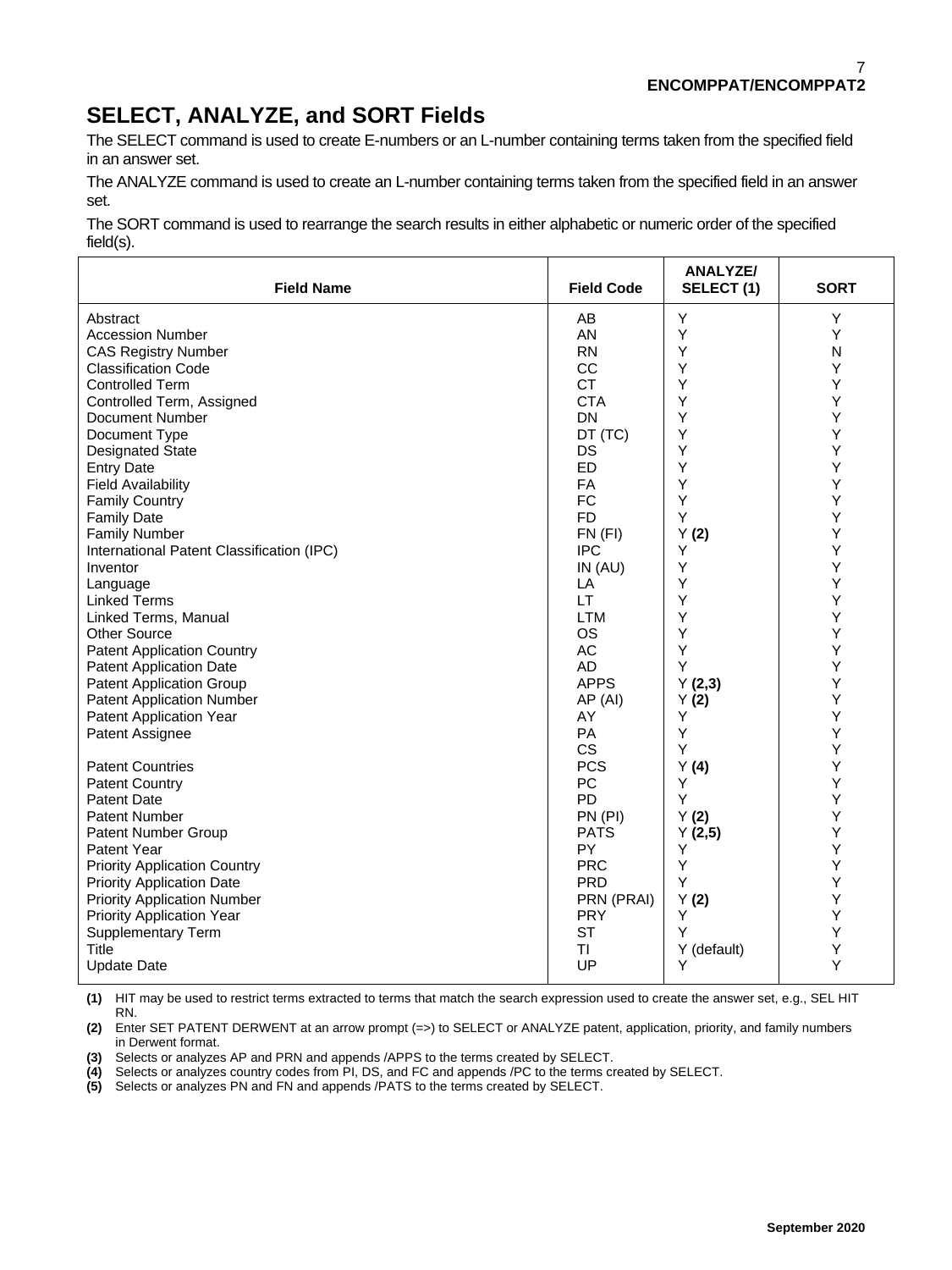## **Sample Records**

**DISPLAY ISTD** 2012:11655 ENCOMPPAT Full-text<br>P2012010425 DOCUMENT NUMBER:<br>TITLE: Device useful for processing ink waste water of circuit board, comprises a reaction tank, a gas-liquid separator equipped with a first reaction chamber, a printing ink waste water inlet, a second reaction chamber and a biogas lifting pipe  $INVENTOR(S):$ PATENT ASSIGNEE(S): SHENZHEN SUN&LYNN CIRCUITS CO LTD PATENT INFORMATION: CN 202170274 20120321 PATENT INFORMATION: CN 202170274<br>PATENT INFO. (ORIG.): CN 202170274<br>APPLICATION INFO APPLICATION INFO.: CN 2011-20309309 20110822 PRIORITY INFO.: CN 2011-20309309 20110822 FAMILY INFORMATION: CN 202170274 20120321 OTHER SOURCE: DERWENT 2012D97697 DOCUMENT TYPE: Patent ENTRY DATE: Entered STN: 17 May 2012 Last updated on STN: 21 Jun 2012 INT. PATENT CLASSIF.: C02F-003/28 **DISPLAY IALL** 2010:13942 ENCOMPPAT Full-text<br>P2010010870 DOCUMENT NUMBER:<br>TITLE: Process and apparatus for producing purified and<br>decontaminated air decontaminated air INVENTOR(S): LE PAGE J; MORLEC J PATENT ASSIGNEE(S): INST FRANCAIS DU PETROLE PATENT INFORMATION: IN 185441 20010120 APPLICATION INFO.: IN 1994-CH981 19941011 PRIORITY INFO.: IN 1994-CH981 19941011 FAMILY INFORMATION: IN 185441 20010120 OTHER SOURCE: DERWENT 2010C40986 DOCUMENT TYPE: Patent LANGUAGE: English ENTRY DATE: Entered STN: 22 Apr 2010 Last updated on STN: 25 May 2012<br>NOVELTY - A process for producing NOVELTY - A process for producing purified and decontaminated air involves the steps of passing contaminated air to radially traverse through an adsorption bed in a reactor, the bed having adsorbents selected from granular solid and hollow extrudates in the shape of cones, tetrahedra, spheres, cubes and cylinders, inserted as discrete units; collecting the desorbed and purified air and optionally regenerating the adsorbent for recycling. Image  $0/2$  (Dwg.No.0/2)<br>B01D053-00 INT. PATENT CLASSIF.:<br>CLASSIFICATION CODE: AIR POLLUTION CONTROL; HEALTH AND ENVIRONMENT; ENVIRONMENT, TRANSPORT AND STORAGE<br>CONTROLLED TERM: ACTIVATION; ADSORBENT; \*ADSORPTION ACTIVATION; ADSORBENT; \*ADSORPTION PROCESS; AIR; \*AIR POLLUTANT; BED; CONE; CUBE; CYLINDER; DESORPTION; EXTRUDING; FORMING; HOLLOW; IFP; PARTICLE; \*PHYSICAL SEPARATION; \*POLLUTANT; \*POLLUTION CONTROL; POLLUTION CONTROL EQUIPMENT; PRIOR TREATMENT; REACTOR; REGENERATION; SOLID; SORBENT; SORPTION; \*SORPTION PROCESS; SPHERE; \*WASTE MATERIAL LINKED TERM: ADSORBENT; CONE; CUBE; CYLINDER; HOLLOW; PARTICLE; SORBENT; SPHERE EXTRUDING; FORMING; PRIOR TREATMENT